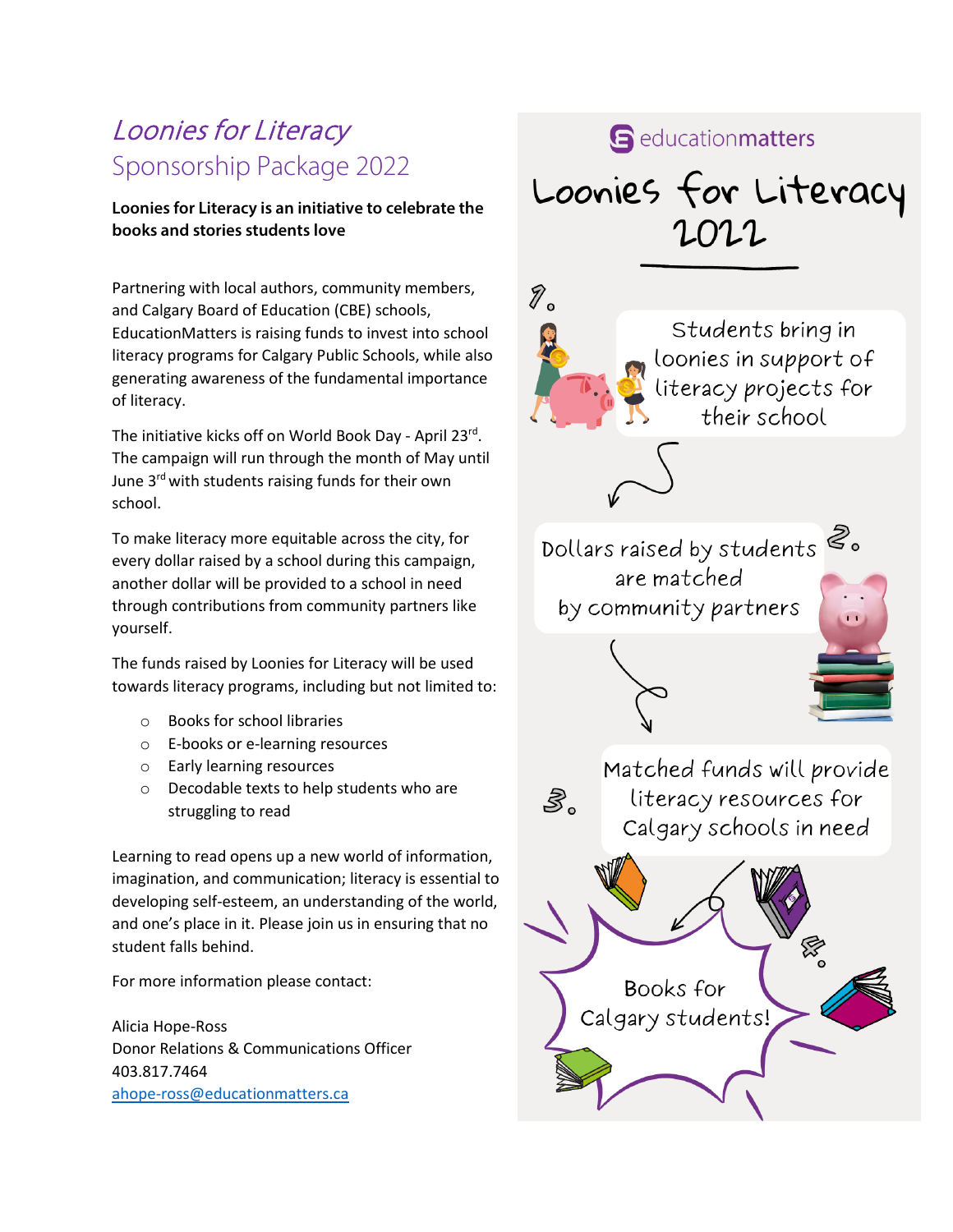## We need to act now

Kindergarten to Grade 4 are formative years for students. The skills learned in their first five years of education set the foundation for everything that follows. By Grade 5, students have typically moved past 'learning to read' and have transitioned to 'reading to learn'; at this point reading fluency and comprehension are critical to success in all other areas of their education, and students who have fallen behind, tend to struggle throughout the rest of their academic experience.

**Many factors contribute to students falling behind from learning differences, to language barriers, to socioeconomic challenges – Loonies for Literacy sponsorship dollars will provide support for students in need of a hand up in their education to help them find success in school.**



COVID-19 has disrupted every aspect of our lives, and it is also compounding the learning gap. **Pandemic disruptions in children's learning are forecasted to cause a 30% increase in socioeconomic skills gaps***[1](#page-1-0)* ; this is on top of the existing data that identifies **that children in lower income neighbourhoods have almost double the chance of being behind in early development skills than children in higher income neighbourhoods**[2](#page-1-1) .

**Nearly half of Canadian adults have below desired literacy skills for a modern knowledge-based economy[.3](#page-1-2)** Investing in students now will help to close the gap over time and give all students similar opportunities for success as they move through their time in school. This is an investment in their future and our community's future; when all of our young people are able to reach their potential, we all benefit.

<span id="page-1-0"></span><sup>1</sup> *Research Group on Human Capital and Department of Economics, School of Management, Université du Québec à Montréal*

<span id="page-1-1"></span><sup>2</sup> *Pan-Canadian Public Health Network*

<span id="page-1-2"></span><sup>3</sup> *Deloitte LLP. An Economic Overview of Children's Literacy in Canada*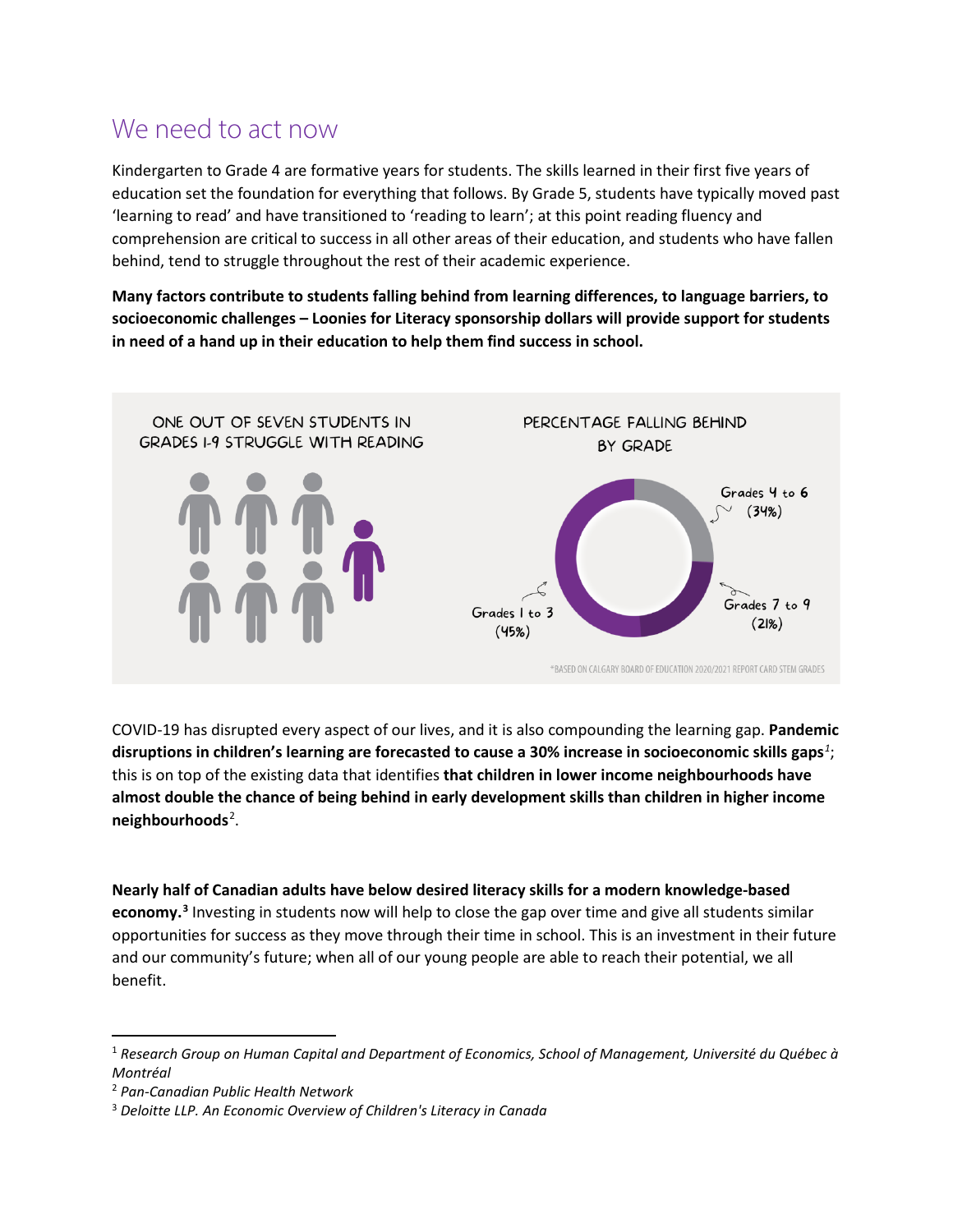## Potential Sponsorship Reach

#### **EducationMatters Social Media**

Twitter: 3588 followers Average 10.57% engagement rate

Facebook: 967 likes, 1069 followers Average 2.46% engagement rate

Instagram: 1365 followers Average 1.84% engagement rate



### **Calgary Board of Education Social Media**

Twitter: 17,065 followers Facebook: 414 likes, 519 followers Instagram: 400 followers

#### **EducationMatters Newsletter**

Open Rate - 40% (~5,000 subscribers)

## **Potential Student Impact:**

247 Schools More than 125,00 students